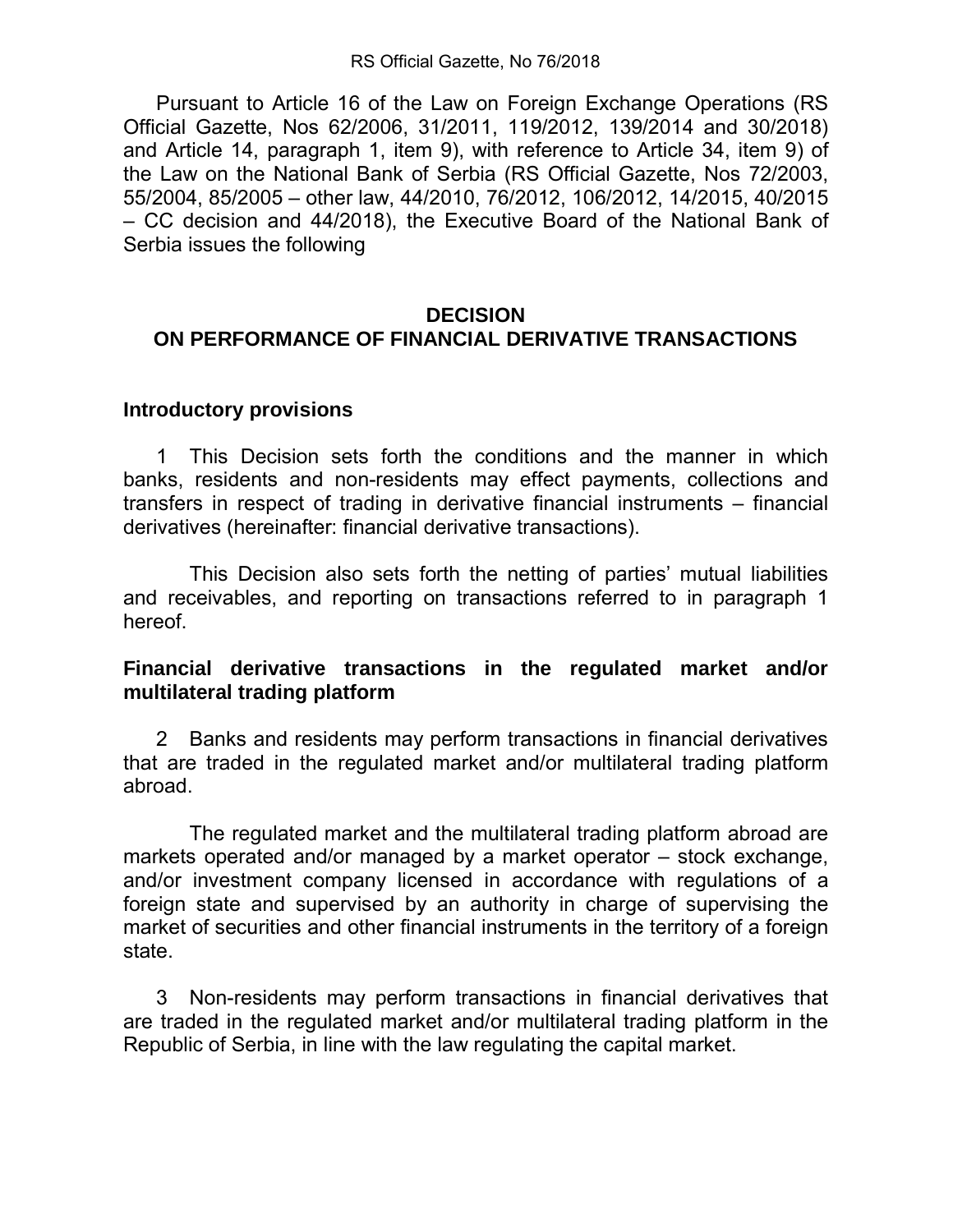**Financial derivative transactions outside the regulated market and/or multilateral trading platform**

4 Banks may perform financial derivative transactions involving dinar and/or foreign currency-denominated payments/collections that are traded, and/or transactions made outside the regulated market and/or multilateral trading platform in the country and abroad.

5 Residents may perform transactions in financial derivatives that are traded, and/or transactions made outside the regulated market and/or multilateral trading platform, for the purpose of hedging against the exchange rate risk, interest rate risk, securities risk, commodity price risk and stock market index risk.

 Residents may perform transactions under foreign currency swap contracts for the purpose of managing foreign currency and dinar inflows/outflows.

 Residents may perform financial derivative transactions referred to in this Section with:

 1) banks, foreign currency-denominated payments/collections, as well as dinar payments/collections;

2) non-residents, extending foreign currency-denominated payments/collections, excluding dinar payments/collections.

6 Non-residents perform with banks transactions in financial derivatives that are traded an d/or transactions made outside of the regulated market and/or multilateral trading platform, as well as transactions with residents as prescribed by Section 5 hereof.

7 Under this Decision, transactions in financial derivatives that are traded and/or transactions made outside of the regulated market and/or multilateral trading platform shall be performed in accordance with the standardised master agreement on financial derivatives which is customary in business practice and/or in the manner customary in business practice.

#### **Financial derivative transactions in dinars performed by banks and residents**

8 Banks and residents may freely perform transactions in dinardenominated financial derivatives in the country, which are traded, according to the law regulating the capital market, in the regulated market and/or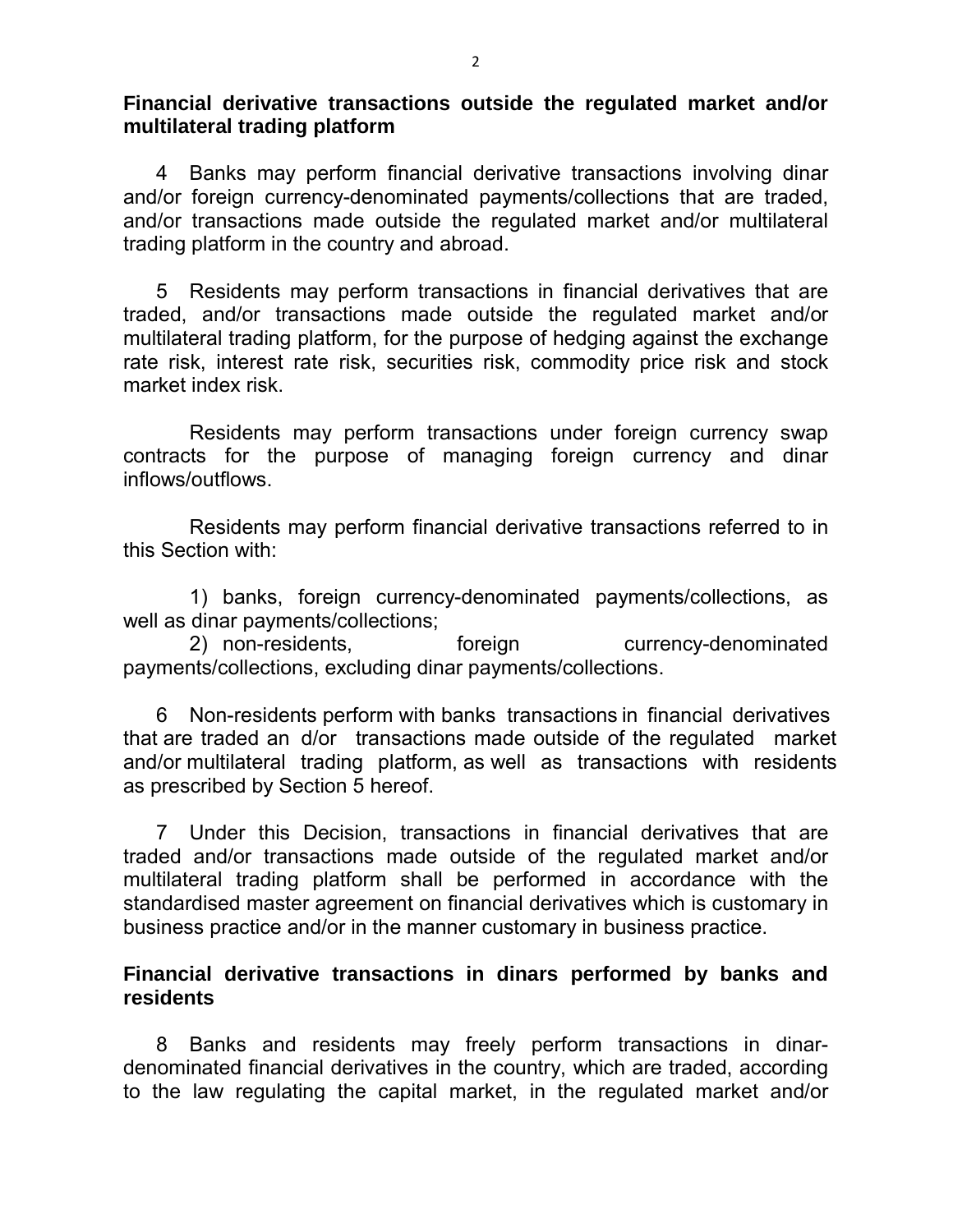multilateral trading platform, and/or transactions made outside of the regulated market and/or multilateral trading platform, pursuant to law.

#### **Netting of receivables and liabilities**

9 Financial derivative transactions may imply the offsetting of parties' mutual liabilities and receivables for the purpose of netting between two contractual parties – in the event of contract termination due to the counterparty's default on its obligation and in other agreed cases.

 The netting referred to in paragraph 1 hereof shall be performed in accordance with the standardised master agreement on financial derivatives which is customary in business practice and/or in the manner customary in business practice, in line with law and other regulation.

## **Payment operations and purchase and sale of foreign currency**

10 Payments, collections and transfers in respect of financial derivative transactions referred to in this Decision shall be performed through a bank, in a manner set out in the regulation governing conditions and manner of performing foreign payment transactions.

 The purchase and sale of foreign currency in the Republic of Serbia for the purpose of performing financial derivative transactions referred to in this Decision shall be performed in accordance with the regulation governing terms and manner of operation of the foreign exchange market.

## **Reporting on financial derivative transactions**

11 Banks shall prepare the following reports on financial derivative transactions:

 1) report on financial derivative transactions between a bank and another bank/resident/non-resident – in the form FINDER 1 (Annex 1);

 2) report on foreign currency payments/collections through a bank based on financial derivative trading between residents and non-residents – in the form FINDER 2 (Annex 2);

 3) report on transactions contracted between a bank and another bank/resident/non-resident which include derivative clauses – in the form FINDER 3 (Annex 3);

 4) report on commodity derivatives concluded between a bank and another bank/resident/non-resident – in the form FINDER 4 (Annex 4);